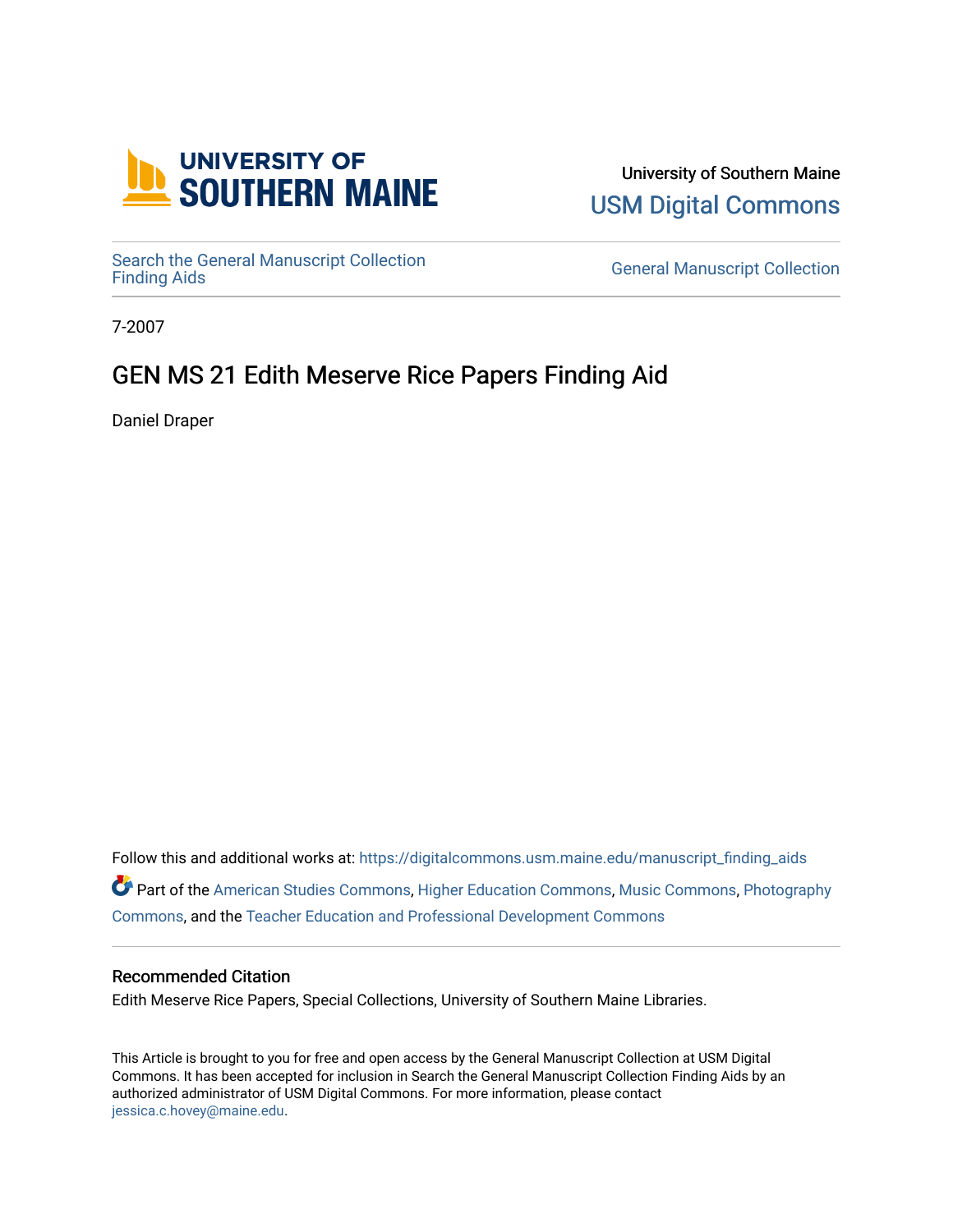

**PORTLAND • GORHAM • LEWISTON • ONLINE** 

**UNIVERSITY OF SOUTHERN MAINE LIBRARIES SPECIAL COLLECTIONS**

> **EDITH MESERVE RICE PAPERS GEN MS 21**

> > **Total Boxes: 1 Linear Feet: 0.5**

**By Daniel Draper**

**Portland, Maine July 2007**

**Copyright 2007 by the University of Southern Maine**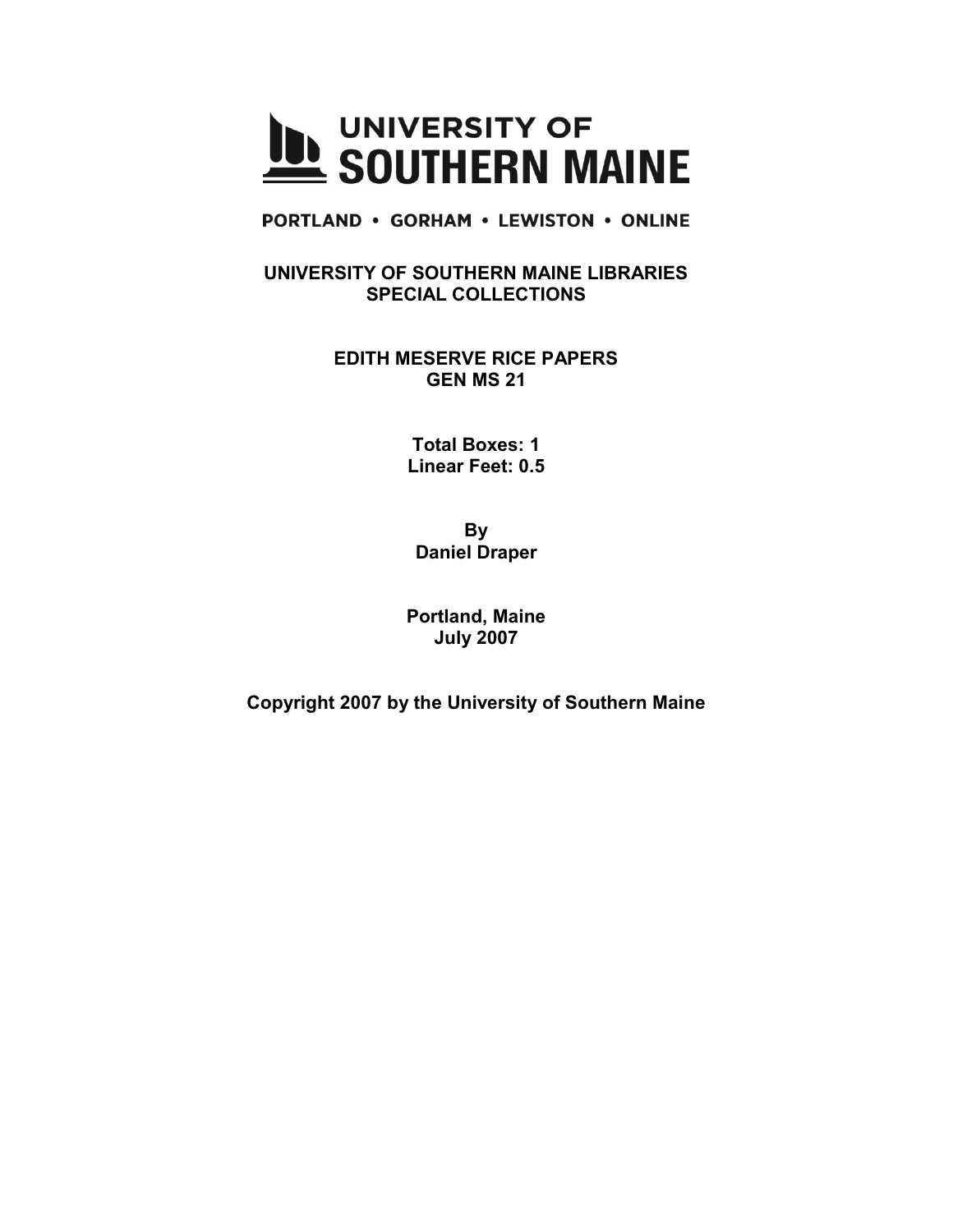## **Administrative Information**

Provenance: Donated to Special Collections in 2004.

Ownership and Literary Rights: The Edith Meserve Rice Papers are the physical property of the University of Southern Maine Libraries. Literary rights, including copyright, belong to the creator or her legal heirs and assigns. For further information, consult the Head of Special Collections.

Cite as: Edith Meserve Rice Papers, Special Collections, University of Southern Maine Libraries.

Restrictions on access: None

### **Biographical Note**

Edith Luella Meserve was born on September 29, 1923, the daughter of Henry Meserve and Pearl Lombard. Since her father had deserted her mother, her mother worked for a farmer, Harry Wadsworth, in South Hiram near Cornish. She married Wadsworth while Edith was in elementary school and subsequently had 2 sons and another daughter from this marriage.

During Edith's years as a student (1942-1946) at Gorham Normal School, the president, Dr. Francis L. Bailey, was her mentor and advisor. While in school she worked as a waitress at the College. As a student she was chosen as one of 2 representatives from Gorham State Teachers College to attend the Student Teachers Convention in New York. In these war years there were the standard blackout curtains and the regular faculty nightly checks of the campus. The male students had departed en masse for military service leaving only a few 4F male students as well as the young ladies. Some of these would go to local towns to fill in for the teacher shortages.

Graduating in a class of 33 members in 1946, Edith married Richard N. Rice of South Portland that same year. Of that marriage there were 4 children: Sally Ann Rice Newell, Susan Winifred Rice Brown, Shirley Marian Rice and Richard Nash Rice. Eventually, Edith became an elementary school teacher in Orono, Maine.

Over the years Edith Rice was faithful to her alma mater, serving in various ways. In 1944 she had served on the decoration committee for the Summer School Banquet. By 1978 she was a member of the executive board of the Alumni Association. From 1980 through 1989 she was the executive secretary of the Alumni Association and until at least 1998 she was a member of the executive board.